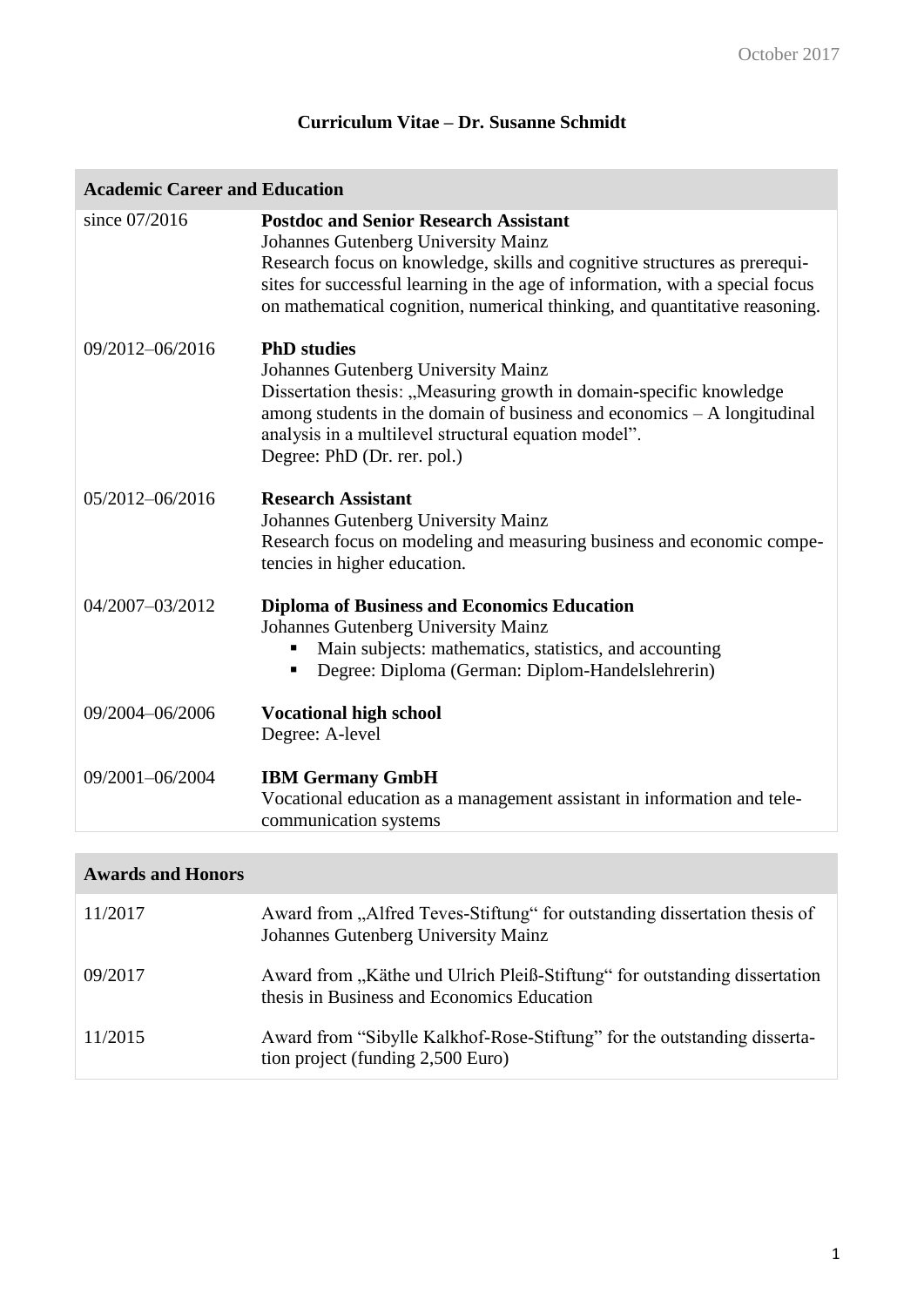## **Research and Coordination Projects**

| Since 07/2016       | Senior Research Assistant in the project "Positive Learning in der Age of<br>Information" (PLATO), at the Universities Mainz, Darmstadt, Frankfurt,<br>Kaiserslautern, Gießen, the German Research Center for Artificial Intelli-<br>gence (DFKI) and the German Institute for International Educational Re-<br>search (DIPF) (Project chair:: Prof. Olga Zlatkin-Troitschanskaia (JGU<br>Mainz), Prof. Andreas Dengel (TU Kaiserslautern), Prof. Gabriel Wittum<br>(GU Frankfurt)) |
|---------------------|-------------------------------------------------------------------------------------------------------------------------------------------------------------------------------------------------------------------------------------------------------------------------------------------------------------------------------------------------------------------------------------------------------------------------------------------------------------------------------------|
| Since 01/2017       | Senior Research Assistant in the project "Performance Assessment of<br>Learning in Higher Education (PAL)" (Project chair: Prof. Dr. Olga Zlat-<br>kin-Troitschanskaia (JGU Mainz); Sponsored by the DAAD PAJAKO -<br>Partnerschaften mit Japan und Korea)                                                                                                                                                                                                                          |
| $06/2016 - 08/2017$ | Senior Research assistant in the project "Validation of an entrance exami-<br>nation in the study domain of business and economics $- A$ national and<br>international comparative study of universities and universities of applied<br>sciences (WiWiSET)" (Project chair: Prof. Dr. Hans Anand Pant (HU Ber-<br>lin), Prof. Dr. Olga Zlatkin-Troitschanskaia (JGU Mainz); Sponsored by the<br>Federal Ministry of Education and Research)                                         |
| $01/2015 - 05/2016$ | Research assistant in the project "Evidence-based actions within the multi-<br>level system of schools – requirements, processes, and effects $(EviS I)$ and<br>EviS II)" (Project chair: Prof. Dr. Zlatkin-Troitschanskaia; Sponsored by<br>the Federal Ministry of Education and Research)                                                                                                                                                                                        |
| $04/2013 - 10/2015$ | Research assistant in the project, Modeling and measuring competencies in<br>business and economics among students and graduates (WiwiKom)" (Pro-<br>ject chair: Prof. Dr. Zlatkin-Troitschanskaia, Prof. Dr. Härdle; Sponsored<br>by the Federal Ministry of Education and Research)                                                                                                                                                                                               |
| $12/2012 - 12/2013$ | Research assistant in the Coordination Office for "Modeling and Measuring<br>Competencies in Higher Education (KoKoHs)". (Project chair: Prof. Dr.<br>Zlatkin-Troitschanskaia (JGU Mainz), Prof. Dr. Blömeke (HU Berlin);<br>Sponsored by the Federal Ministry of Education and Research)                                                                                                                                                                                           |
| $05/2012 - 09/2012$ | Research assistant and PhD student in the project "Innovative Teach-Study<br>Network in Academic Higher Education (ILLEV)". (Project chair: Prof. Dr.<br>Zlatkin-Troitschanskaia; Sponsored by the Federal Ministry of Education<br>and Research)                                                                                                                                                                                                                                   |

#### **Selected Publications**

 Zlatkin-Troitschanskaia, O., Schmidt, S., Molerov, D., Shavelson, R. J., & Berliner, D. (in press). Conceptual Fundamentals for a Theoretical and Empirical Framework of Positive Learning. In O. Zlatkin-Troitschanskaia, G. Wittum, & A. Dengel (Eds.), *Positive Learning in the Age of Information (PLATO) - A blessing or a curse?* Wiesbaden: Springer.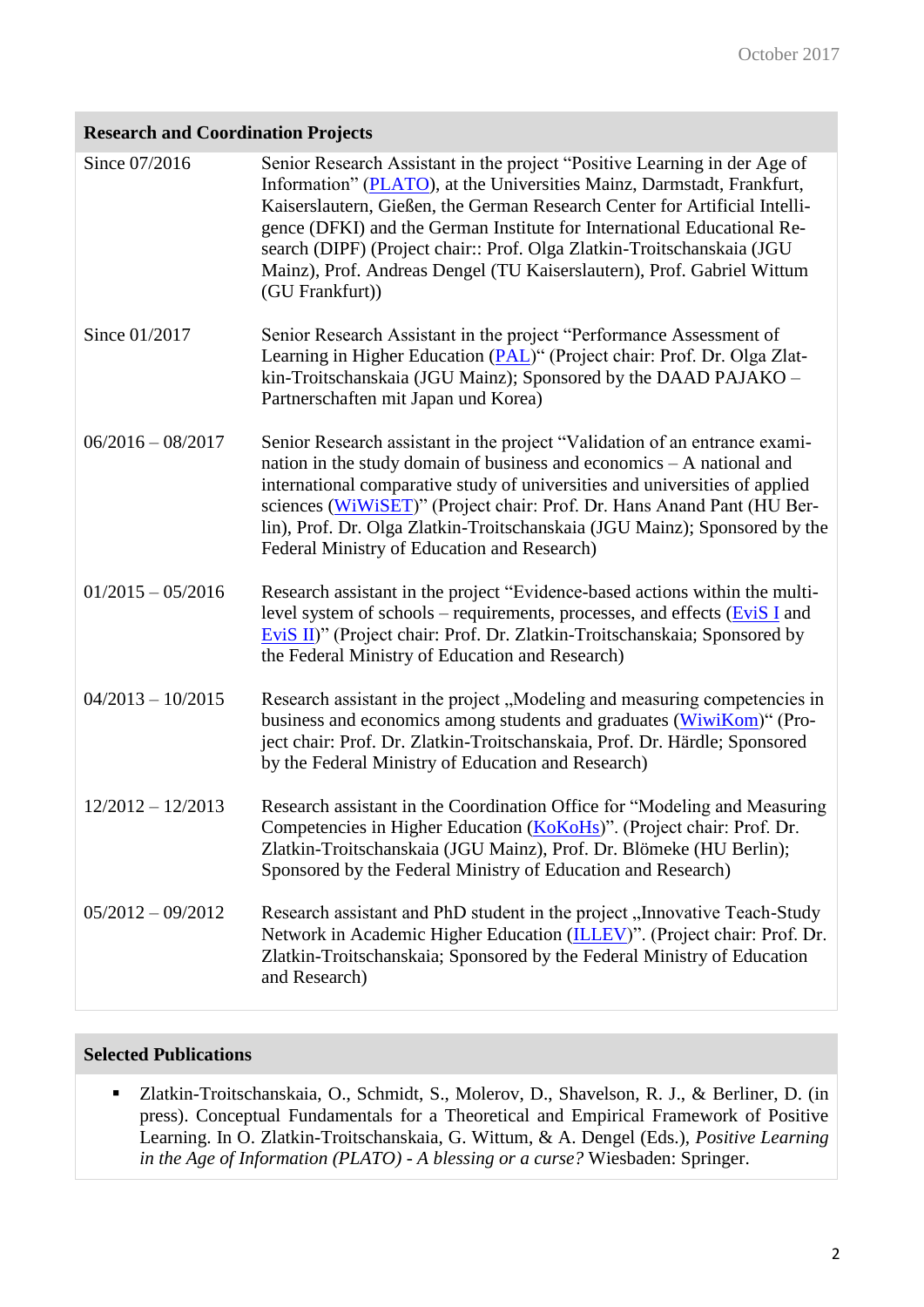- Schmidt, S., Zlatkin-Troitschanskaia, O. & Fox, J.-P. (2016). Pretest-Posttest-Posttest Multilevel IRT Modeling of Competence Growth of Students in Higher Education in Germany. *Journal of Educational Measurement, 53*(3), 332-351.
- Happ, R., Zlatkin-Troitschanskaia, O. & Schmidt, S. (2016). An Analysis of Economic Learning among Undergraduates in Introductory Economics Courses in Germany. *The Journal of Economic Education, 47*(4), 300-310.
- Zlatkin-Troitschanskaia, O., Schmidt, S., Brückner, S., Förster, M., Yamaoka, M., & Asano, T. (2016). Macroeconomic knowledge of higher education students in Germany and Japan – a multilevel analysis of contextual and personal effects. *Assessment & Evaluation in Higher Education*, *41*(5), 1-14.
- Happ, R., Zlatkin-Troitschanskaia, O., Förster, M., Preuße, D., Kuhn, C. & Schmidt, S. (2013). *The Research Project ILLEV (Innovative Teach-Study-Network in Academic Higher Education) - A Short Summary of the Main Results*. Johannes Gutenberg University Mainz: Arbeitspapiere Wirtschaftspädagogik [workingpaper: business education], 65.

#### **Selected Paper Presentations (Lecturer underlined)**

- Schmidt, S., Zlatkin-Troitschanskaia, O. & Walstad, W. B. (2017). *Measuring Change in Economic Understanding*. Paper presentation at Conference on Teaching & Research in Economic Education (CTREE), 1 June 2017, Denver (USA).
- Zlatkin-Troitschanskaia, O., Pant, H. A. & Schmidt, S. (2017). *Assessing higher education learning outcomes: Advances and challenges in the KoKoHs program.* Paper presentation at National Council on Measurement in Education (NCME) annual meeting conference, 30 April 2017, San Antonio (USA).
- Schmidt, S., Mater, O., & Preuße, D. (2016). *Emotional Exhaustion on Daily Level of Early Career Teachers During the Course of a Work Week*. Paper presentation at the European Association for Research on Learning and Instruction (EARLI) SIG 11 Conference on June 20th 2016. Zürich (Switzerland)*.*
- Happ, R., Förster, M., Zlatkin-Troitschanskaia, O., Preuße, D., & Schmidt, S. (2013). *Effects of the Bologna reform on the competencies of students in Business Education and Business Administration & Economics*. Presentation at the 15<sup>th</sup> Biennial Conference of the European Association for Research on Learning and Instruction (EARLI) on August  $30<sup>th</sup>$ 2013. Munich (Germany).
- Schmidt, S., Förster, M. & Zlatkin-Troitschanskaia, O. (2014). *A multilevel analysis of differences in the economic content knowledge of university students in Germany with individual and contextual covariates*. Paper presentation within the KoKoHs affiliated group meeting at American Educational Research Association (AERA) annual meeting conference, 4 April 2014, Philadelphia (USA).